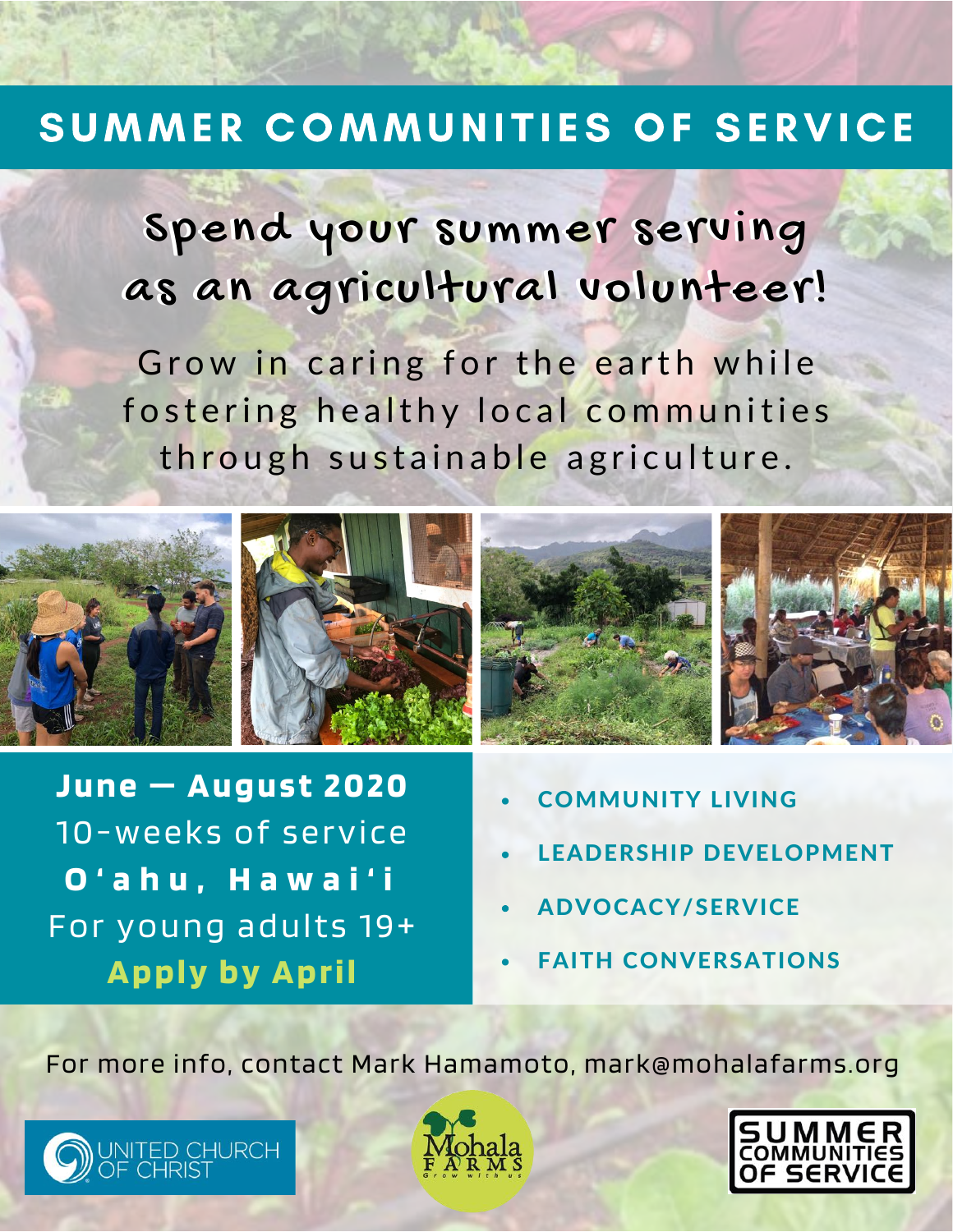

## **What is Summer Communities of Service?**

Summer Communities of Service (SCOS) is a leadership program for young adults aged 19 and above. Summer Communities focuses on intersecting faith communities, service, and justice advocacy. This national network is part of the joint work of the United Church of Christ and the Alliance of Baptists. Participants live and serve typically from late May to early August in host congregations around the United States. Housing, Food, Health Insurance and a \$1,000 summer stipend are provided. While participating in SCOS you will have the opportunity to attend national orientation and debriefing events throughout the United States.

#### **Community Living:**

The "Intentional Christian Community Element" makes this program distinct and effective. Interns share a common food allowance, transportation funds, and spiritual growth insights. Participants live in a community with each other and with their hosts in their temporary city.

#### **Leadership Development:**

In the UCC and Alliance of Baptist diversity is a big piece of our identity. Both churches uphold socially progressive statements and advocate politically from a faith perspective. Diverse, community-service-integrated ministries show interns, congregations, the wider church, and a world where this faith-inspired work is happening in our midst. The SCOS experience helps interns develop long-term commitment to engage in this kind of ministry.

#### **Hands-On Justice Advocacy/Service Opportunities:**

Grow professionally and change the world. Your summer will consist of leading youth groups, assisting in freedom school activities, planning artbased initiatives, camp counsel, assisting with community gardening and serving as a disaster volunteer.

## **Faith Conversations:**

Grow personally and grow spiritually. Go deeper and explore the meaning of life in a supportive environment.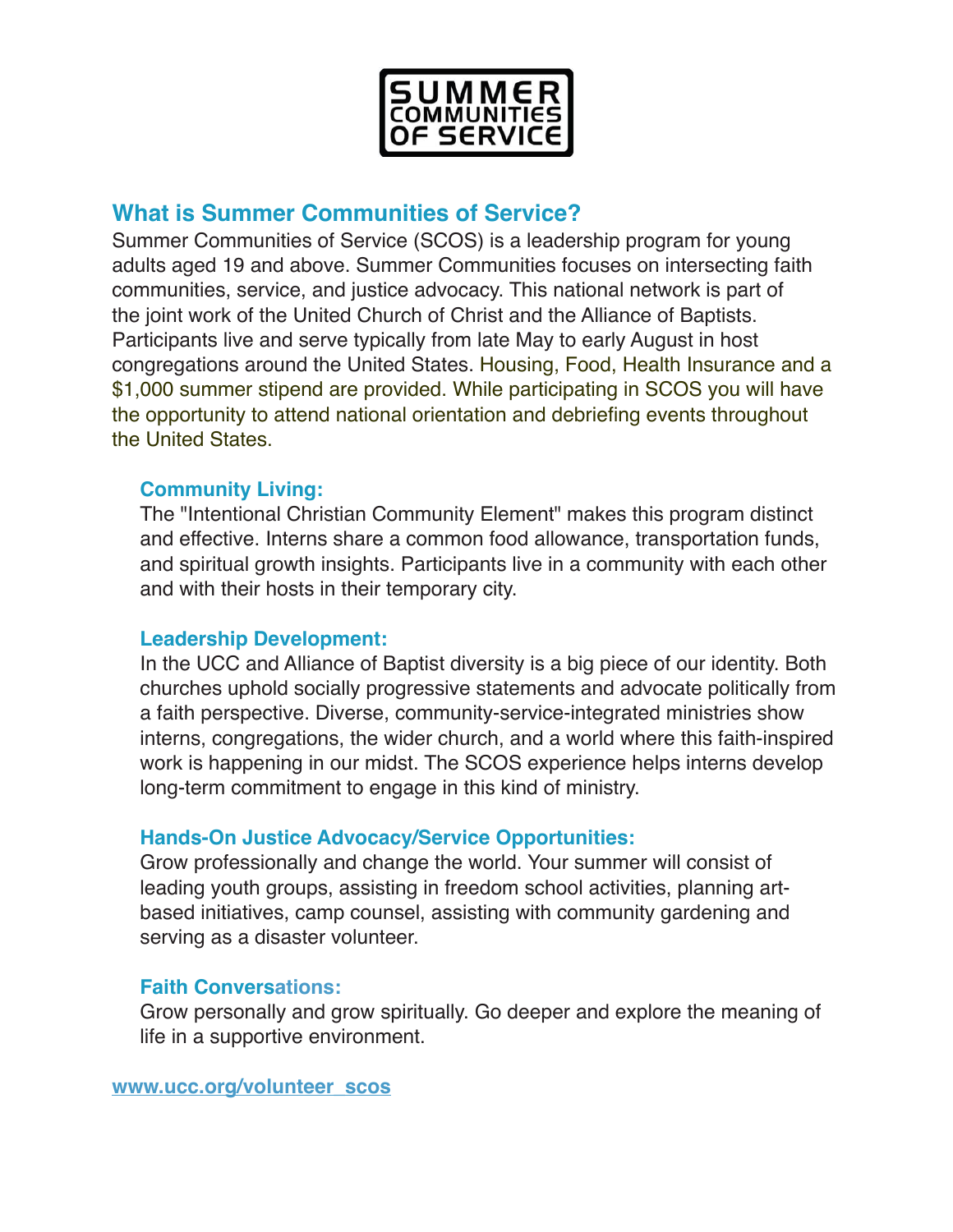# **The 2020 Hawai'i Program**

#### **SITES OF SERVICE**

**[Mohala Farms](http://www.mohalafarms.org/)** is a 6-acre organic farm and non-profit community organization located on the North Shore of O'ahu, Hawai'i. The farm provides a place for all visitors and workers to experience living closer to the natural world – growing food that feeds us, using 100% renewable energy, building and utilizing structures made from locally-sourced natural materials and living in a more communal environment.



[www.mohalafarms.org](http://www.mohalafarms.org/)

**[Church of the Crossroads](http://churchofthecrossroadshawaii.org/)** is a UCC Just Peace and Open and Affirming Church located in Honolulu, Hawai'i. It was started in 1923 as an ethnicallydiverse church that strongly affirmed the Congregationalist's belief in God's inclusiveness and the church's democratic nature. Crossroads has a colorful history in Honolulu supporting social causes of peace and justice, both locally and globally.

[www.churchofthecrossroadshawaii.org](http://www.churchofthecrossroadshawaii.org)

#### **WHEN**

The program will begin on June 1 and continue for 10 weeks.

#### **WHAT WILL BE PROVIDED**

Mohala Farms will provide the following to each SCOS Intern:

**Housing.** Each intern will be provided a new 4-person tent (approximately 8'x10') that will be set up on a wooden platform, under a 10'x10' canopy. The tent will have a twin mattress on a bed frame inside the tent. Sheets, pillows, blanket will be provided. Tents are set up next to a line of trees to provide shade and wind protection.

Tents are just a few feet from a washroom that has two hot showers and a sink. Tents are also approximately 100 feet from a bathroom with a flush toilet and a handwashing sink.

A fully functioning kitchen with hot water, sink, stove, appliances and dining area is also just a hundred feet from the tents.

Interns will receive a stipend of \$1250 for their 10 weeks of service.

Summer Interns will be involved in all the activities at Mohala Farms:

- **Farming**—planting, harvesting, nurturing crops, composting, weeding, etc.
- **Marketing**—going to farmer's markets, selling produce once a month at Church of the Crossroads after the Sunday service, being involved in our